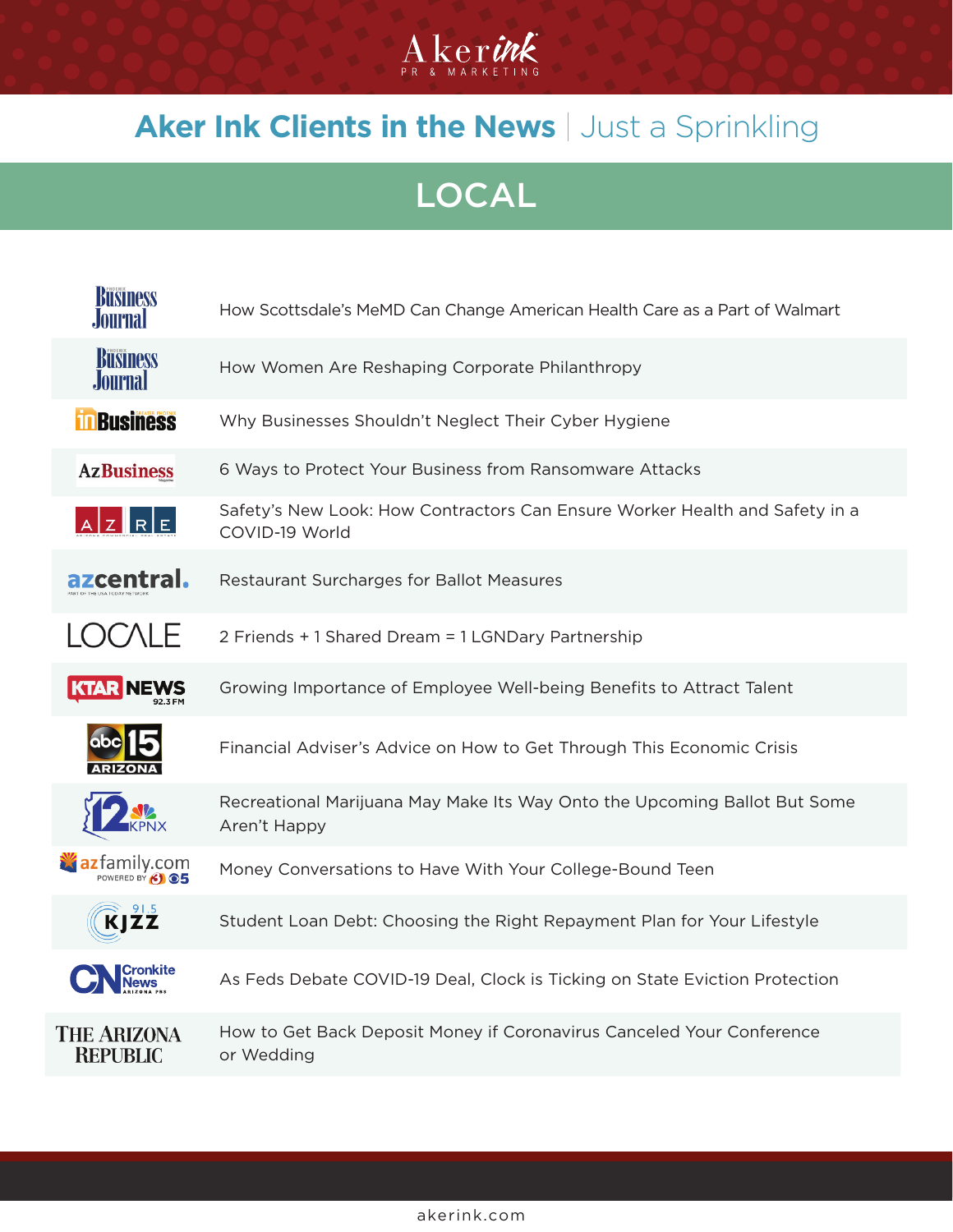

# NATIONAL

| <b>USA TODAY</b>   | Student Loan Debt: Strategies to Pay it Off Faster, Smarter                               |
|--------------------|-------------------------------------------------------------------------------------------|
| The New York Times | Steer Clear of This 'Bad Idea': Cash Advances on Credit Cards                             |
|                    | Fox News Taps MeMD to Educate Americans About Telehealth Benefits in Light of<br>COVID-19 |
| EU)                | Credit Card Forbearance Programs Help with Piling Bills – But Should You<br>Use Them?     |
| <b>U.S.News</b>    | What Happens to Debt When You Die?                                                        |
| <b>AARP</b>        | Should I Refinance My Credit Card?                                                        |
| $\gamma$ msn       | Money Mistakes You're Probably Making                                                     |
| <b>Forbes</b>      | 4 Ways to Bounce Back from a Financial Setback                                            |
| Parents            | The Best Fidget Toys for Kids on Amazon                                                   |

## **TRADE**

### **HEALTHCARE**

| <i>WebMD</i>                                       | Combining Medication and Exercise to Soothe ADHD Symptoms: 4 Facts                      |
|----------------------------------------------------|-----------------------------------------------------------------------------------------|
| HOSPITAL PEER<br>REVIEW ————                       | Handle Peer Review Records Carefully to Ensure the Most Legal Protection                |
| <b>Part<sup>B</sup>News</b>                        | Info Blocking Park of Interoperability Could Bite You; Note Exceptions, Document        |
| $\textcolor{red}{\text{max}}$ HEALTHCARE           | COVID-19 Changes HIPAA Compliance, But Caution Necessary                                |
| <b>Medical Practice</b><br><b>Compliance Alert</b> | Medical Practice Compliance Alert: Be Prepared to Share Clinical Notes with<br>Patients |